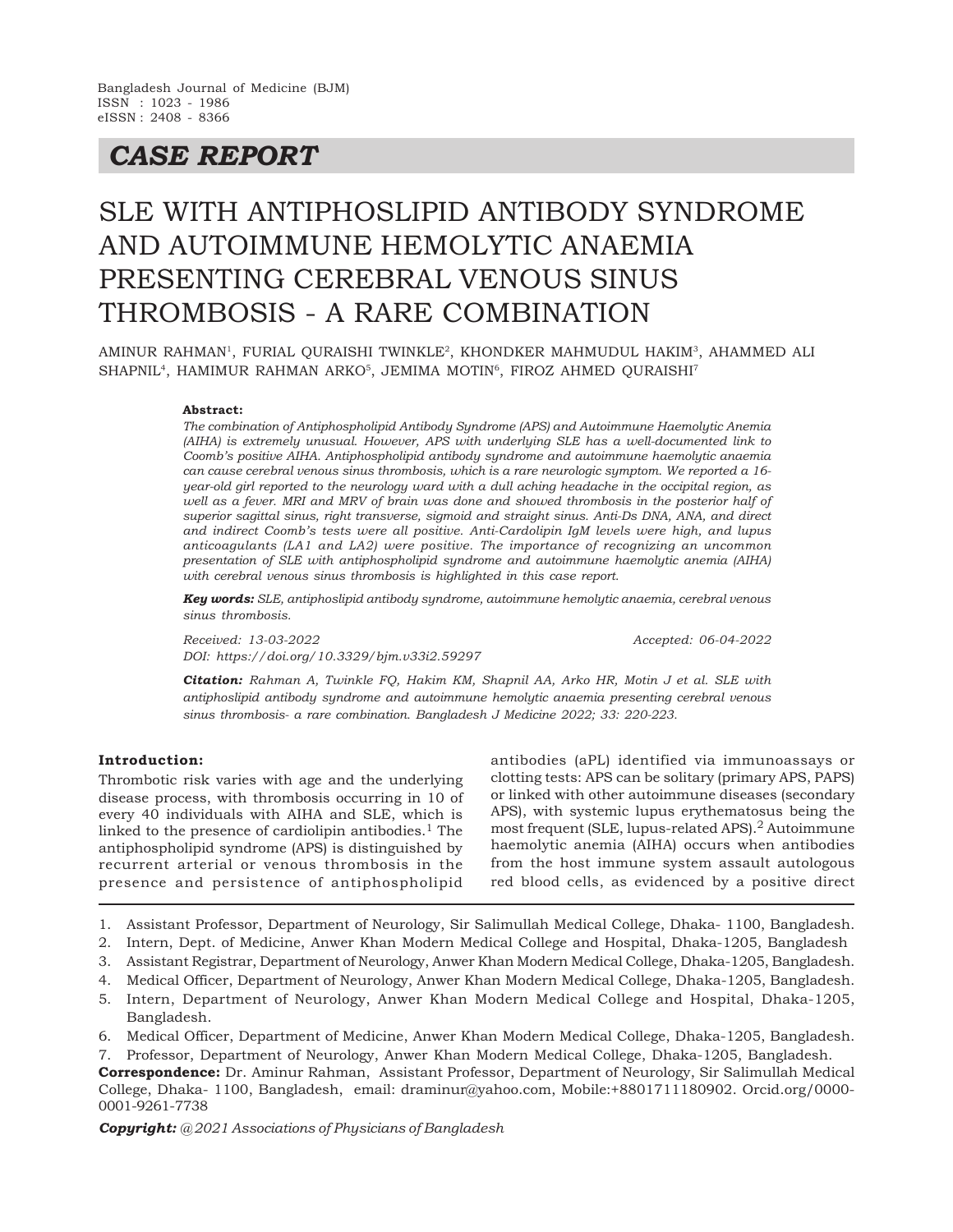antiglobulin test (DAT), resulting in a reduction in the patient's life span and hemolysis $3$ . In a prospective trial of AIHA and APLA, which were positive in 63 % of patients with a relative risk of Venous thromboembolism (VTE) of 7.5 (CI  $1.25-45.2$ )<sup>4</sup>, this relation was established. VTE developed in 15% of patients in this trial without the presence of APLA, implying that other risk factors were involved. As a result, we conducted an unusual case report of antiphospholipid syndrome and autoimmune haemolytic anemia (AIHA) with thrombosis of the cerebral venous sinus.

#### **Case report:**

A young girl student of 16 years was admitted to the neurology ward with the complaints of dull aching headache in the occipital region for 20 days which aggravated on bending forward or straining and associated with blurring of vision. She had also complaints of low grade fever which is documented 37.2ºC without chill and rigor or night sweat. She did not give any history of seizure, sensory or motor weakness, cough, vomiting, diarrohea, head neck injury, chest pain or breathlessness. She did not give any history of oral ulcer, and joints pain or morning stiffness. But she had history of photosensitivity. Her past medical history showed that she had hypothyroidism.

On clinical examination she was mildly anaemic and had a low grade fever. She had had butterfly rashes on her face. Her colour fundoscopy showed that she had bilateral optic disc swelling (right>left) with retained visual acuity (6/6 bilaterally). Visual fields and blind spots were normal.

On laboratory investigation, her initial CBC report, were Hb (10.5  $\text{gm/dl}$ ) and RBC count (324x10<sup>9</sup>/L) but subsequently CBC reports were getting progressively low (7.4 gm/dl-2.2gm/dl), platelet count  $(150x10^9/L 90x10^{9}/L$ ) and WBC  $(8x10^{9}/L - 4x10^{9}/ L)$  count and all course of the disease process her ESR was constantly high. Magnetic Resonance Imaging (MRI)

axial FLAIR and T2W image showed hyperintensity along the posterior aspect of superior sagittal sinus and right sided posterior fossa venous sinus. GRE showed blooming effect along the above mentioned sinuses (Figure: 1). and Magnetic Resonance venography (MRV) of brain was done and showed thrombosis in the posterior half of superior sagittal sinus, right transverse, sigmoid and straight sinus. (Figure:2). For further evaluation full coagulation profile was done which D dimer (1.13ng/ml) and FDP (15.0 ng/ml) were high. Fibrinogen level is low. Both direct and indirect Coomb's test was positive.ANA and anti-Ds DNA were positive. Anti Cardolipin IgM (22.2u/ml) was high and Lupus anticoagulants (in which LA1 (150.50) and LA2 (47.70) and ratio 3.16 were very high) were positive. (Was Protein C. Protein S, Anti thrombin III and Homocysteine level done in this case?)

We had started her treatment with Inj Enoxaparin sodium (low molecular weight heparin) and Inj. Dexamethasone. The patient was gradually improved. But during the course of treatment she developed high grade fever for which she was treated with inj. Paracetamol and Inj, Meropenem. Later fever subsided. She also started profuse menstrual bleeding. Her hemoglobin level came down to 2.20 gm/dl ad shifted to ICU. She received 2 units of whole blood and 4 units of red cell concentration consecutively. After receiving blood transfusion her Hemoglobin level went upto 9.2 gm/dl and again shifted back to neurology ward. Over four weeks her symptoms resolved, headache and fever subsides and visual acuity returned to normal and fundal appearances settled. She was diagnosed as a cerebral venous sinus thrombosis due to SLE with antiphoslipid antibody syndrome and autoimmune hemolytic anaemia and continued treatment with rivaroxaban.(Planned duration of rivaroxaban?) She remained well on follow-up for last two months from her initial presentation.



**Fig.-1:** *MRI axial FLAIR and T2W image showed hyperintensity along the posterior aspect of superior sagittal sinus and right sided posterior fossa venous sinus. GRE showed blooming effect along the above mentioned sinuses.*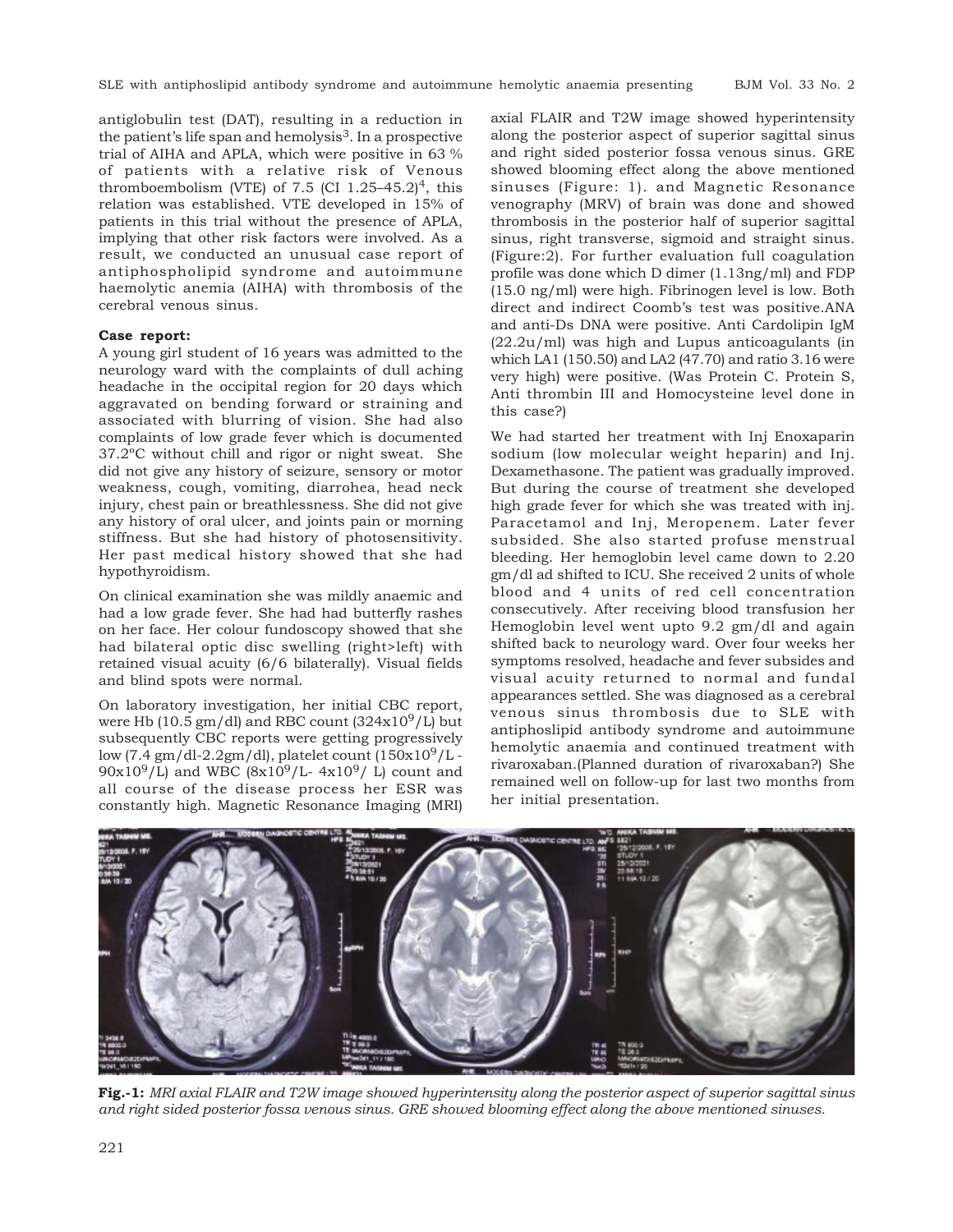

**Fig.-2:** *MRV of brain showed thrombosis in the posterior half of superior sagittal sinus, right transverse, sigmoid and straight sinus.*

### **Discussion:**

Antiphospholipid Syndrome (APS) is a multisystemic disorder characterized by recurrent thrombosis in the presence of antiphospholipid (aPL) antibodies 5, with cardiac, neurological, gastrointestinal, haematologic, and dermatological symptoms. APL antibodies combined with vaso occlusive events without any underlying disease process is known as Primary Antiphospholipid Syndrome (PAPS). A secondary Antiphospholipid syndrome is defined as the presence of antiphospholipid antibodies and a vasooclusive event superimposed on an underlying condition such as SLE or cancer. Anticardiolipin antibodies, thrombosis, thrombocytopenia, and renal illness are all common in patients with autoimmune haemolytic anemia (AIHA), which is typically accompanied with secondary Antiphospholipid syndrome<sup>6</sup>. So we recommend that individuals with PAPS be tested for AIHA on a regular basis.

Cerebral vein thrombosis (CVT) is a thrombotic occlusion of a cerebral sinus or parenchymal vein that primarily affects young women (median age, 39; female/male ratio,  $3/1$ ).<sup>7</sup> It is an uncommon disease, accounting for just 0.5–1% of all stroke  $8$  and with a reported incidence of 1.32 per 100.000 person-years.<sup>9</sup> The clinical picture of a patient with CVT varies depending on where the thrombus is located.

The relationship between AIHA and PAPS isn't well understood.5 Only a few cases of APS with AIHA have been documented to yet, but they all had an autoimmune condition in common, such as SLE, making them secondary APL syndrome. $10^{-12}$ 

Our patient fulfills the criteria of APS on the basis of positive Anti Cardolipin IgM was high, and Lupus anticoagulants (in which LA1 and LA2 were extremely high) were positive positive IgG titres of ACL antibodies, positive Lupus Anticoagulants, thrombocytopenia, and the evidence of cerebral venous sinus thrombosis (CVST) in MRI and MRV of brain . In this case, there is also positive ANS and anti Ds DNA, indicating the presence of systemic lupus erythematosus (SLE). We began treating her for CVST with intravenous Enoxaparin sodium and intravenous Dexamethasone, which improved her clinical state. However, she developed a high-grade fever throughout treatment, which was managed with Inj, Meropenem, and Inj. paracetamol. She was suffering from heavy menstrual bleeding at the time of therapy. She received blood transfusion and was discharged with anticoagulant for CVST.

This patient is being monitored on a regular basis and should be checked for any signs of autoimmune disease in the future. However, if this treatment fails, corticosteroids and splenectomy are the conventional treatments for AIHA. Rituximab (anti CD chimeric monoclonal Abs) and mycophenolate mofetil, according to recent research, may be viable alternatives for treating AIHA in PAPS or AIHA with SLE.13,14 In APS with SLE, hydroxychloroquin is utilized as a disease-modifying treatment that has an additive benefit of lowering the risk of venous thromboembolism.15 Furthermore, hydroxychloro